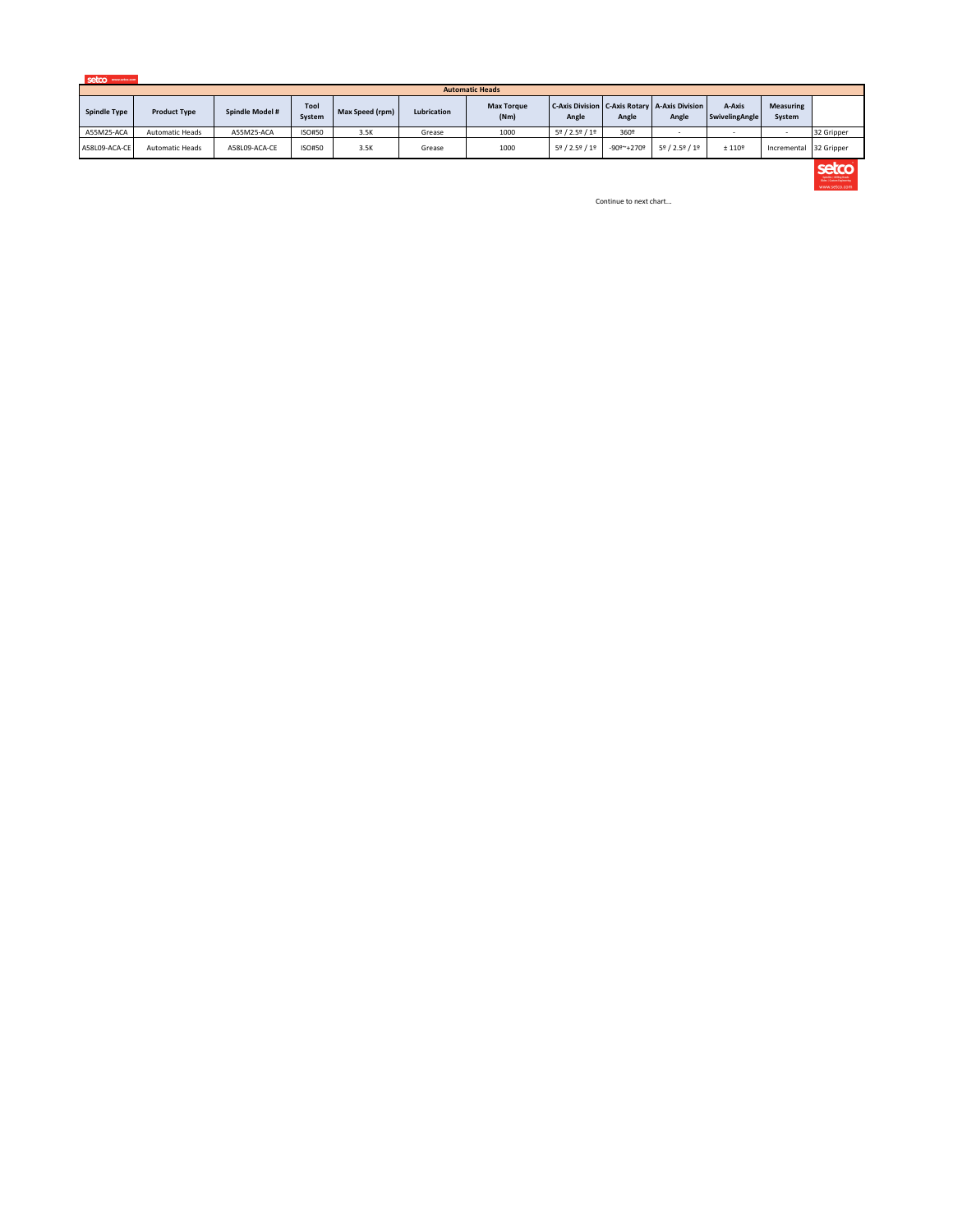

|                     | <b>Automatic Heads</b> |                 |                |                        |                                |             |                                                       |      |                                       |                              |                                 |                               |                                             |            |
|---------------------|------------------------|-----------------|----------------|------------------------|--------------------------------|-------------|-------------------------------------------------------|------|---------------------------------------|------------------------------|---------------------------------|-------------------------------|---------------------------------------------|------------|
| <b>Spindle Type</b> | <b>Product Type</b>    | Spindle Model # | Tool<br>System | <b>Max Speed (rpm)</b> | <b>Clamping Force</b><br>(kgf) | Lubrication | <b>Tool Release</b><br><b>Pressure</b><br>(kgf / cm2) | (Nm) | Max Torque   A-Axis Division<br>Angle | A-Axis<br>Swiveling<br>Angle | C-Axis<br><b>Division Angle</b> | <b>C-Axis Rotary</b><br>Angle | <b>Extension</b><br><b>Distance</b><br>(mm) |            |
| A56M18-ACA          | <b>Automatic Heads</b> | A56M18-ACA      | ISO#50         | 3.5K                   | M24 Bolt                       | Grease      | Manual                                                | 300  |                                       |                              | 58/2.58                         | 360°                          | 500                                         | 32 Gripper |
| A62M15-NNN          | <b>Automatic Heads</b> | A62M15-NNN      | ISO#50         | 3.5K                   | 1200                           | Grease      |                                                       | 650  |                                       |                              |                                 |                               | 300/500                                     | 32 Gripper |



Continue to next chart....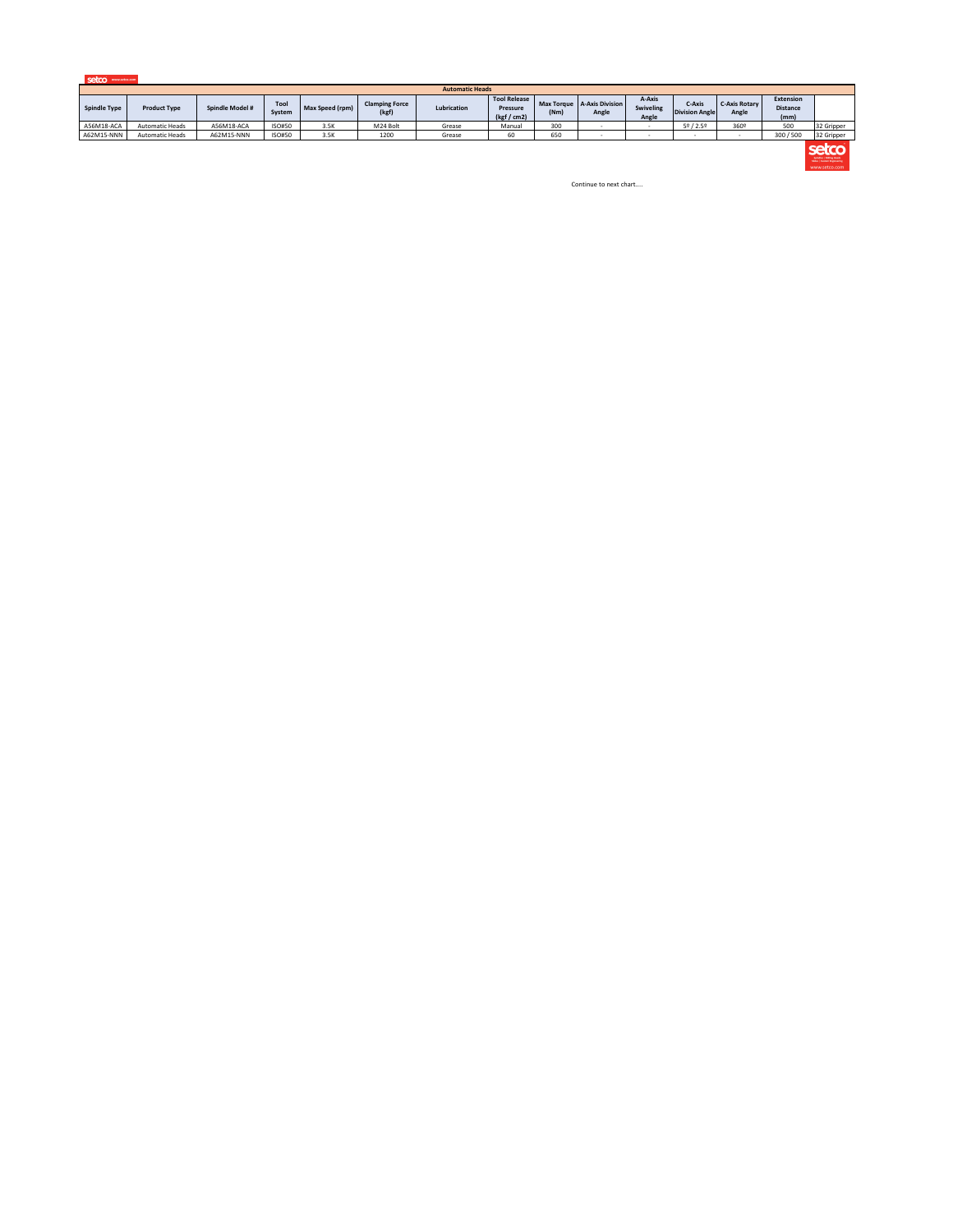| setco | www.setco.com |
|-------|---------------|
|       |               |
|       |               |

|                     | <b>Automatic Heads</b> |                 |                |                 |                                |             |                                                |      |                                       |                              |                                 |                               |             |
|---------------------|------------------------|-----------------|----------------|-----------------|--------------------------------|-------------|------------------------------------------------|------|---------------------------------------|------------------------------|---------------------------------|-------------------------------|-------------|
| <b>Spindle Type</b> | <b>Product Type</b>    | Spindle Model # | Tool<br>System | Max Speed (rpm) | <b>Clamping Force</b><br>(kgf) | Lubrication | <b>Tool Release</b><br>Pressure<br>(kgf / cm2) | (Nm) | Max Torque   A-Axis Division<br>Angle | A-Axis<br>Swiveling<br>Angle | C-Axis<br><b>Division Angle</b> | <b>C-Axis Rotary</b><br>Angle |             |
| A55X01-ACA-CE       | <b>Automatic Heads</b> | A55X01-ACA-CE   | <b>BT50</b>    | 2K              | 1800                           | Grease      | $\overline{\phantom{a}}$<br>7U                 | 2000 |                                       |                              | 5º / 2.5º / 1º                  | 360°                          | 4 Pull Stud |
| A58X01-ACA-CE       | <b>Automatic Heads</b> | A58X01-ACA-CE   | <b>BT50</b>    | 2K              | 1800                           | Grease      | $\overline{\phantom{a}}$<br>7U                 | 2000 |                                       | ± 110 <sup>°</sup>           | $5^{\circ}$ / 2.5%              | ±180°                         | 4 Pull Stud |



Continue to next chart...